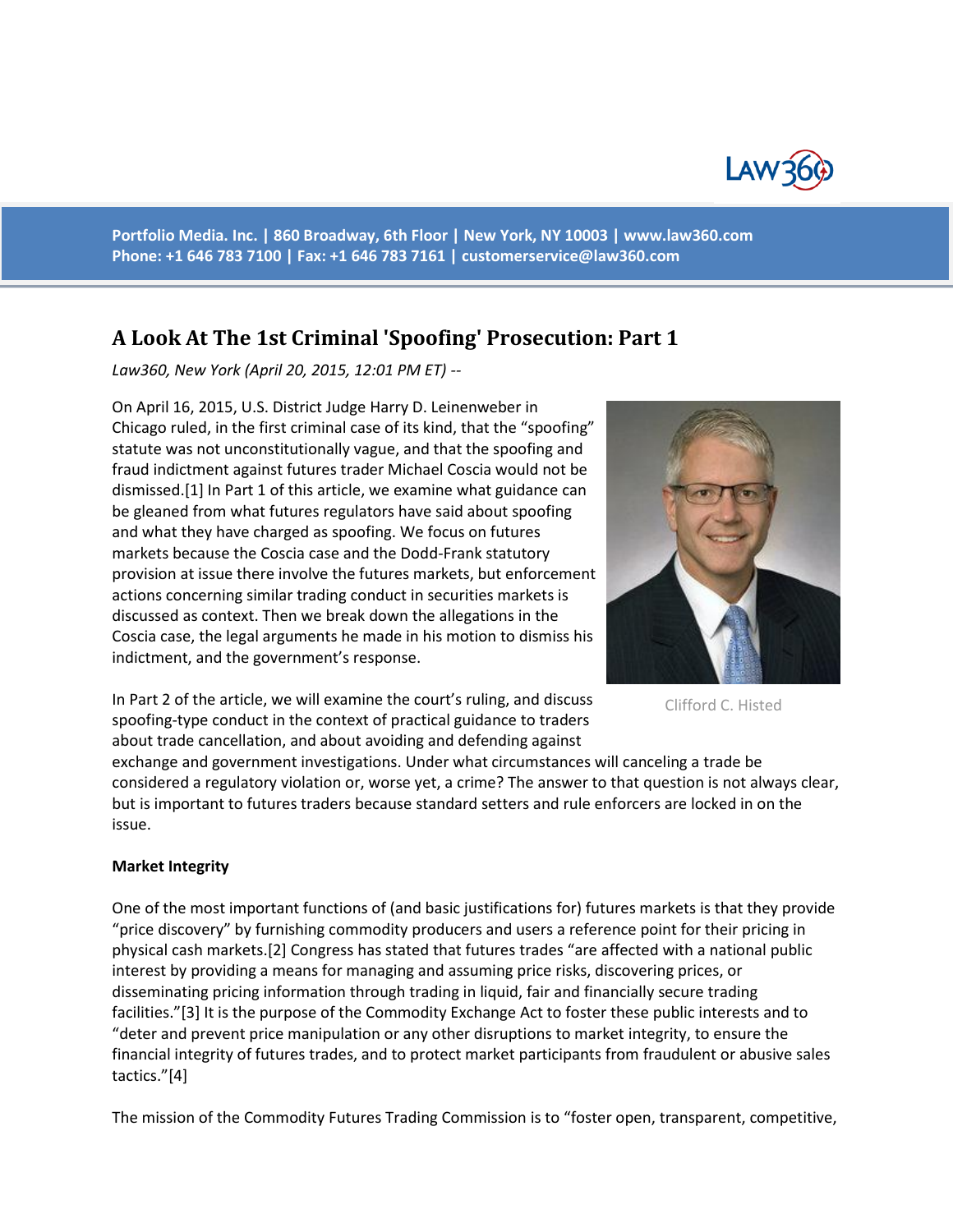financially sound markets, to avoid systemic risk, and to protect the market users and their funds, customers, and the public from fraud, manipulation, and abusive practices related to derivatives and other products that are subject to the Commodity Exchange Act."[5] The CFTC in turn requires futures exchanges to enact, monitor, and enforce compliance with rules prohibiting abusive trade practices, and promoting fair and equitable trading.[6]

High-frequency trading is not and should not be illegal. The mere cancellation of trades is not spoofing, and is not illegal. Active traders provide liquidity and efficiencies that generally are good for the market. And there is nothing wrong with making a profit. Most traders want markets to be fair, orderly, and free of deception.[7] Of course, traders also want clear standards of liability. But the futures regulators (and in certain circumstances the U.S. Department of Justice) will tend to view trades placed with intent that the trades not be executed to be misleading, deceptive and disruptive to the core functions of futures markets.

## **The Runup: Trade Cancellation Enforcement Pre-Dodd-Frank**

U.S. securities regulators have been investigating alleged securities market spoofing since at least early 2000,[8] and the SEC has been filing securities spoofing cases both in federal court and in its internal administrative tribunal since at least 2001.[9] The SEC has sued alleged spoofers under the anti-fraud prohibitions found in Section 10(b) of the Securities Exchange Act of 1934, SEC Rule 10b-5, and Section 17(a) of the Securities Act of 1933.[10] These cases have been resolved by settlements, and the application of the laws to trade cancellation has not been adjudicated by a court.[11] New CFTC Regulation 180.1 was modeled on SEC Rule 10b-5, and took effect on Aug. 15, 2011.[12] The CFTC may view its new anti-manipulation Regulation 180.1 as a viable alternative tool with which to charge alleged spoofing activity as fraud. On Dec. 3, 2007, the London Stock Exchange issued a notice concerning a trader who was involved in:

Layering of the order book, in which multiple orders were submitted at different prices on one side of the order book; or

Large orders were entered at a price away from the touch and then rapidly removed from one side of the book; and

The client's true intention was to trade in the opposite direction from the orders it had input.[13]

The exchange noted that, "These actions may have created an impression of liquidity that could have misled the market."[14]

In August 2009, the U.K. Financial Services Authority issued a newsletter containing an article called Manipulation of the order book — 'layering or spoofing.'[15]After describing the trading strategy in the same manner as the London Stock Exchange notice above, the FSA stated, "This behavior may give a false or misleading impression about the supply and demand for securities," and that such behavior could constitute market abuse under the Financial Services and Markets Act.[16]

Prior to the enactment of the Dodd-Frank spoofing provision in 2010, the CFTC had not charged any trader for engaging in conduct that the CFTC called "spoofing," though it had filed and settled actions against entities for alleged wrongdoing based on trade cancellations.[17] Those cases were based on pre-Dodd-Frank conduct but were filed post-Dodd-Frank.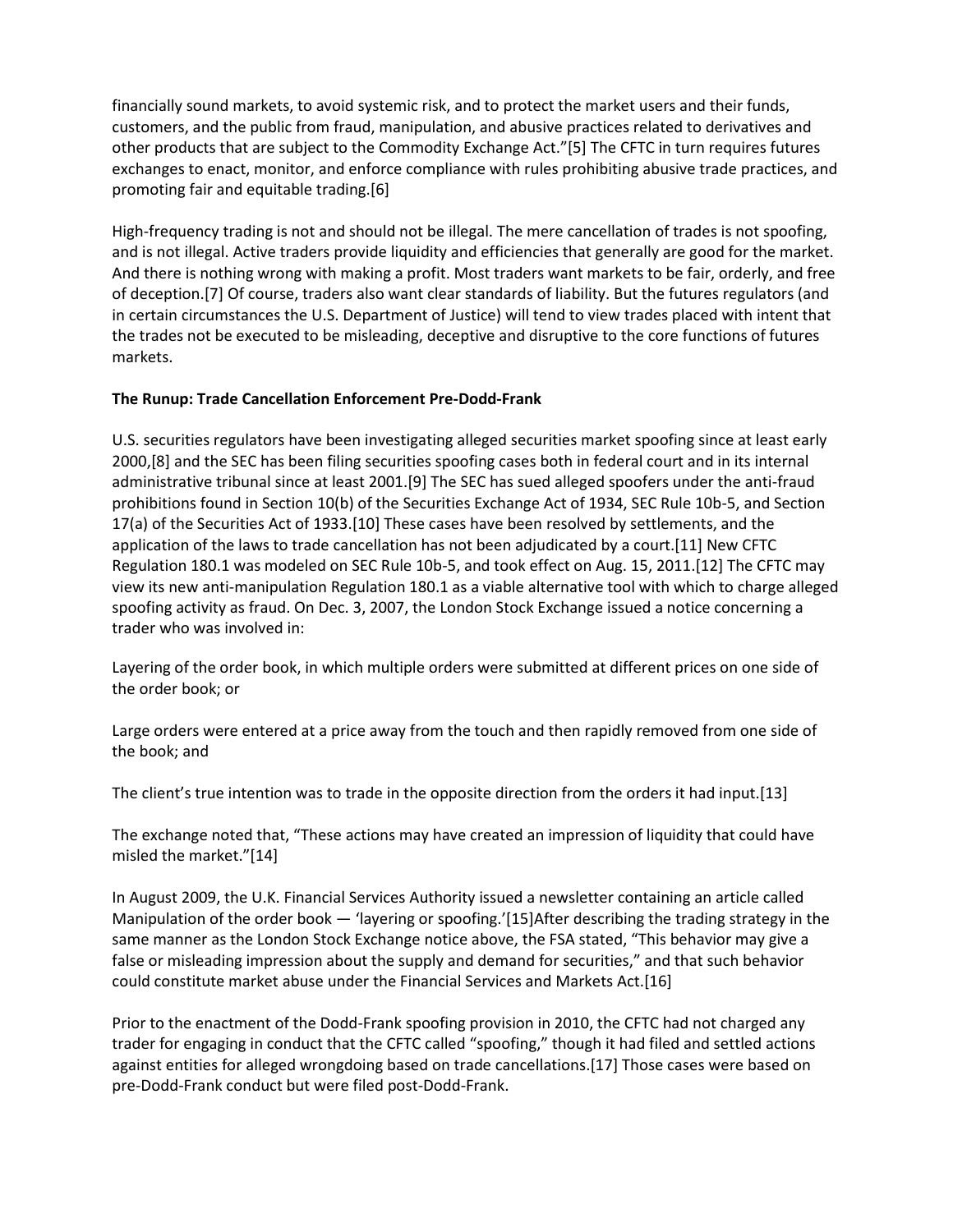On Dec. 4, 2012, the CFTC filed a complaint in the U.S. District Court for the Southern District of New York, alleging that Eric Moncada attempted to manipulate the price of wheat futures by engaging in spoofing-type conduct in 2009, prior to Dodd-Frank.[18] Though the CFTC did not characterize the trading conduct as spoofing in the 2012 complaint, the agency later used that word in subsequent Moncada pleadings that were filed after the CFTC had filed its Coscia case in July 2013.[19] In July 2014, the court granted in part, and denied in part, the CFTC's motion for summary judgment,[20] and Moncada settled the case in October 2014.[21]

## **Dodd-Frank Spoofing Prohibition**

On July 21, 2010, President Barack Obama signed the Dodd-Frank Wall Street Reform and Customer Protection Act, and the law became effective in July 2011. In Section 747 of the Dodd-Frank Act, Congress amended the Commodity Exchange Act to prohibit three particular disruptive trading practices — making it unlawful for any person to engage in any trading, practice, or conduct on or subject to the rules of a CFTC-registered entity that:

## (A) violates bids or offers;

(B) demonstrates intentional or reckless disregard for the orderly execution of transactions during the closing period; or

(C) is, or is of the character of, or is commonly known to the trade as "spoofing" (bidding or offering with the intent to cancel the bid or offer before execution).[22]

Thus, Dodd-Frank transformed spoofing practices into an explicit violation of the Commodity Exchange Act. We leave for another day detailed examinations of violative bids and offers, and disorderly trading during the closing period. This article is about spoofing.

The definition of spoofing appears in 14 words in the statute itself — "bidding or offering with the intent to cancel the bid or offer before execution." But the CFTC has acknowledged that spoofing is more complicated than that. On Nov. 2, 2010, before Dodd-Frank went into effect, the CFTC issued an advance notice of proposed rule-making (ANPR) and request for comments, asking market participants to address 19 questions, including these three:

(1) How should the Commission distinguish "spoofing," as articulated in paragraph (C), from legitimate trading activity where an individual enters an order larger than necessary with the intention to cancel part of the order to ensure that his or her order is filled?

(2) Does partial fill of an order or series of orders necessarily exempt that activity from being defined as "spoofing"?

(3) Are there ways to more clearly distinguish the practice of spoofing from the submission, modification, and cancelation of orders that may occur in the normal course of business?[23]

On Dec. 2, 2010, the CFTC held a full-day roundtable discussion with interested parties on its ANPR. On March 18, 2011, the CFTC issued a proposed interpretive order concerning the three enumerated disruptive trading practices, noting that it had received 28 comments from interested parties as a result of the previous ANPR.[24] In the proposed interpretive order, the CFTC stressed "the important role and unique position of exchanges and self-regulatory organizations to ensure that markets operate in a fair and equitable manner without disruptive trading practices."[25]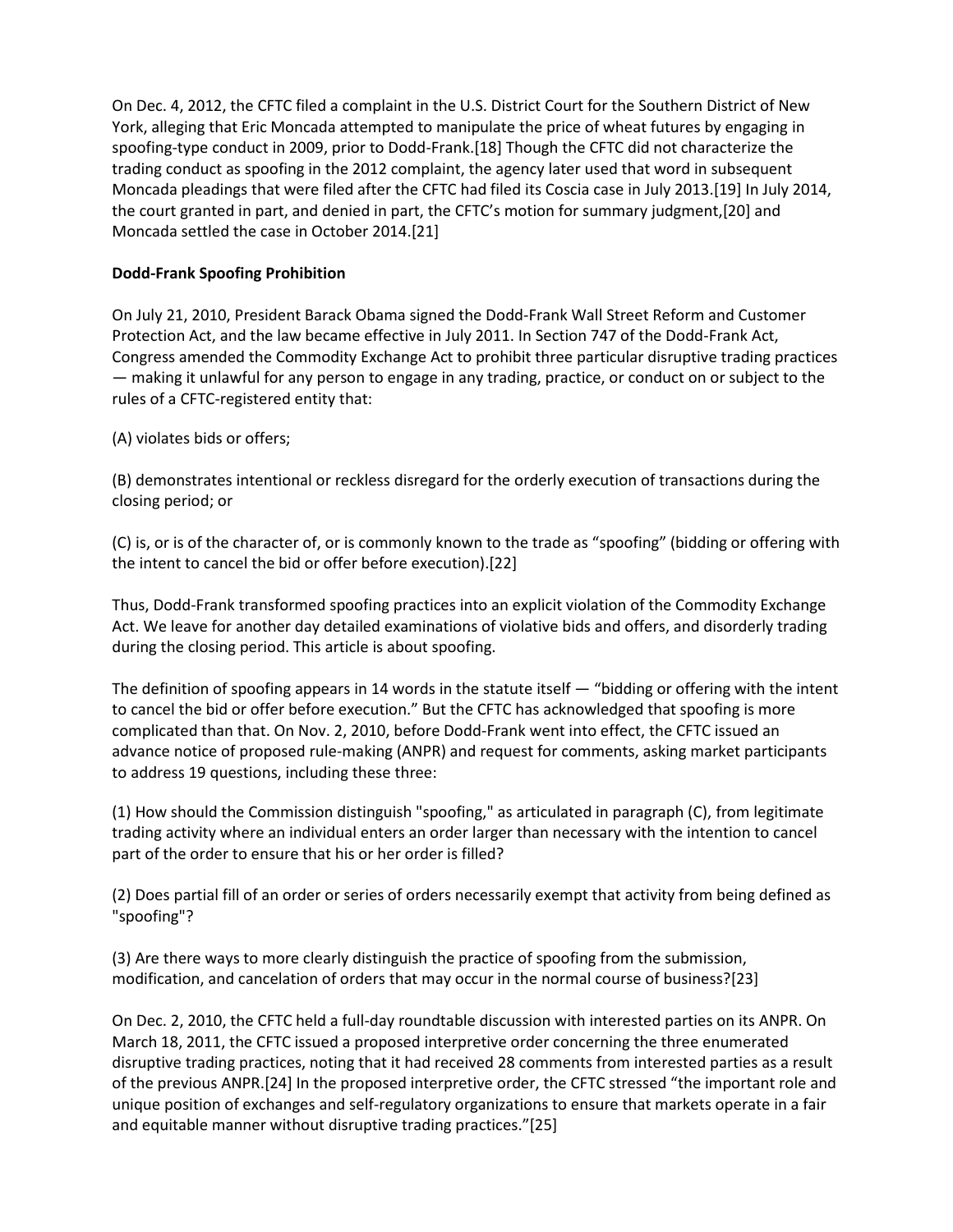The CFTC's proposed interpretive order also made clear that merely reckless conduct would not be considered a violation, and that trades would not be considered spoofing if the trades "were submitted as part of a legitimate, good faith attempt to consummate a trade."[26] That statement is important.

The CFTC further explained that, when deciding whether trading conduct constituted spoofing, it would "evaluate the market context, the person's pattern of trading activity (including fill characteristics), and other relevant facts and circumstances."[27] Significantly, the CFTC explained, citing to a case involving the securities markets, that spoofing includes "submitting or cancelling multiple bids or offers to create an appearance of false market depth."[28]

The CFTC never issued a final interpretive order but, rather, on May 28, 2013, it issued an interpretive guidance and policy statement concerning spoofing.[29] The CFTC stated that a trader must act with some degree of intent beyond recklessness to be found to have engaged in spoofing, and reiterated that a spoofing violation would not be found when a trader canceled a bid or offer as part of a "legitimate, good-faith attempt to consummate a trade."[30]

In order for spoofing to be a criminal violation, a defendant must have "knowingly" engaged in spoofing.[31] The CFTC policy statement reiterated that when distinguishing between legitimate trading and spoofing, the CFTC would "evaluate the market context, the person's pattern of trading activity (including fill characteristics), and other relevant facts and circumstances."[32] Finally, the CFTC identified four nonexclusive examples of conduct it might consider to be spoofing, each of which focuses on a trader's intended purpose for entering and subsequently canceling an order:

(1) Submitting or canceling bids or offers to overload the quotation system of a registered entity;

(2) Submitting or canceling bids or offers to delay another person's execution of trades;

(3) Submitting or canceling bids or offers to create an appearance of false market depth; and

(4) Submitting or canceling bids or offers with intent to create artificial price movements upwards or downwards.[33]

#### **Regulatory Actions Against Michael Coscia**

On July 22, 2013, the term "spoofing" splashed into the trading news when the CFTC issued a press release with this headline:

CFTC Orders Panther Energy Trading LLC and its Principal Michael J. Coscia to Pay \$2.8 Million and Bans Them From Trading For One Year, for Spoofing in Numerous Commodity Futures Contracts

First Case under Dodd-Frank's Prohibition of the Disruptive Practice of Spoofing by Bidding or Offering with Intent to Cancel before Execution[34]

The press release announced that the CFTC had filed and simultaneously settled the action against Coscia as a result of his alleged "engaging in the disruptive practice of 'spoofing' by utilizing a computer algorithm that was designed to illegally place and quickly cancel bids and offers" in 18 different futures markets, from Aug. 8, 2011, through Oct. 18, 2011, on CME Group's Globex trading platform.[35] CFTC's then-enforcement director, David Meister, was quoted in the press release as saying: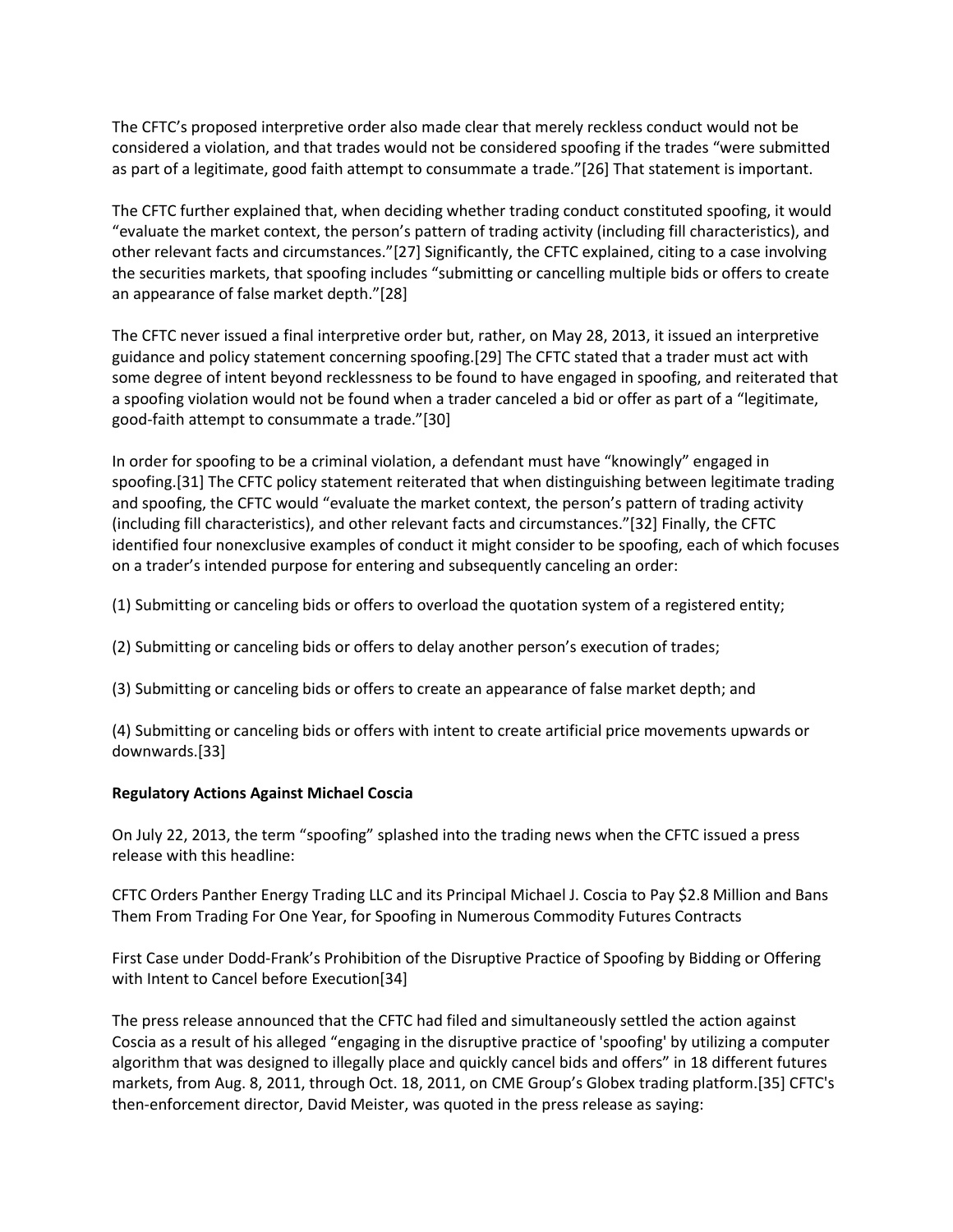While forms of algorithmic trading are of course lawful, using a computer program that is written to spoof the market is illegal and will not be tolerated. We will use the Dodd Frank anti-disruptive practices provision against schemes like this one to protect market participants and promote market integrity, particularly in the growing world of electronic trading platforms.[36]

The CFTC press release stated that the U.K. Financial Conduct Authority (formerly called the FSA) also had sanctioned Coscia for the same conduct on the ICE Futures Europe exchange, and that all four CME exchanges also had sanctioned and fined Coscia.[37] The press release concluded by reminding the public that the CFTC had issued the May 28, 2013, guidance on disruptive trading practices, and provided a link to that document.

In its own settlement order (also entered on July 22, 2013), a panel of CME's Business Conduct Committee made nonadjudicated findings that:

Between August 15, 2011, and October 18, 2011, Michael Coscia, owner of Panther Energy Trading, LLC, conceived of, participated in, and directed the operation of an automated trading system that entered and canceled large orders that were not intended to be traded. The Panel also found that the ATS misled market participants, including other algorithmic traders, and exploited that deception for Panther's benefit.[38]

The panel's order stated that during the approximately two months under review, Coscia had entered more than 400,000 large orders on the CME Globex trading platform in 17 markets across CME exchanges, and that these orders were fully canceled over 98 percent of the time and, by design, were not intended to be traded.[39] In determining that Coscia's large orders were entered without the intent to be traded, the CME Business Conduct Committee considered several factors, including the significant imbalance in the quantities entered on the opposing sides of the market, the percentage of large orders canceled, and the amount of time the orders were exposed to the market and available for execution before being canceled.[40]

The UK Financial Conduct Authority also announced its sanction against Coscia on July 22, 2013.[41] Its press release said, "Between 6 September 2011 and 18 October 2011 Coscia used an algorithmic programme of his own design to instigate an abusive trading strategy known as 'layering.' During this time, Coscia placed thousands of false orders for Brent Crude, Gas Oil and Western Texas Intermediate (WTI) futures from the US on the ICE Futures Europe exchange (ICE) in the UK."[42]

The press release characterized the conduct as "deliberate market abuse" that had a "significant impact on ICE," and FCA's director of enforcement was quoted as saying, "Mr. Coscia was cheating the market and other participants. High-frequency trading and the use of algorithms are an important and commonplace part of the markets nowadays but in this case these techniques were deliberately designed to abuse the market, undermining its integrity."[43]

The FCA final notice stated that Coscia, "profited substantially from his trading to the detriment of other market participants," that his orders, "created false impressions of liquidity rather than genuine market supply and demand," and that, "At least one significant market participant withdrew from ICE during the Relevant Period directly as a result of Mr. Coscia's trading pattern which reduced liquidity for other market participants as well as resulting in the loss of trading opportunity."[44]

#### **The Criminal Charges Against Michael Coscia**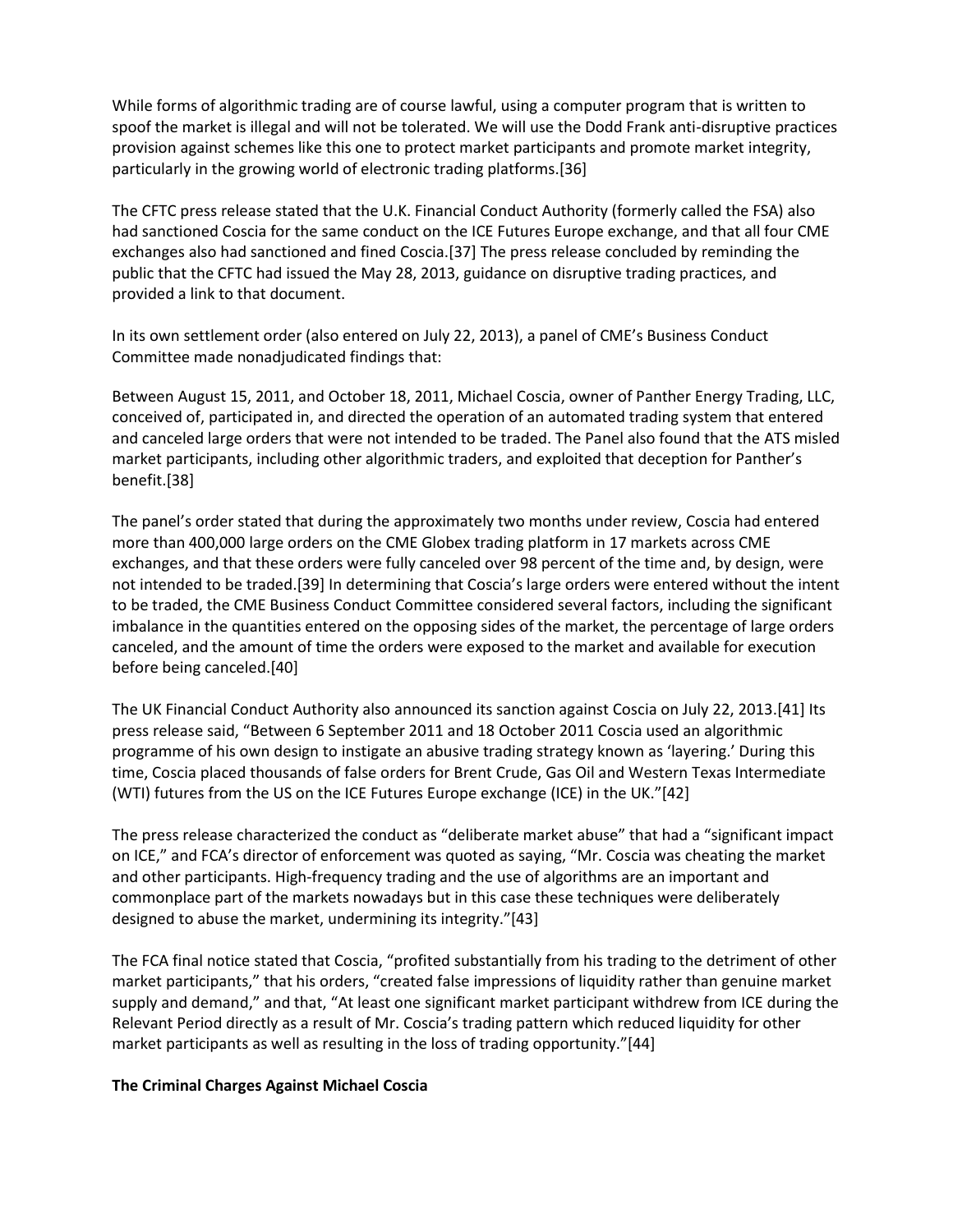On Oct. 2, 2014, the U.S. Attorney's Office in Chicago announced the indictment in a press release highlighting the fact that it involved the first federal criminal prosecution of spoofing.[45] U.S. Attorney Zach Fardon was quoted as saying, "Traders and investors deserve a level playing field, and when the field is tilted by market manipulators, regardless of their speed or sophistication, we will prosecute criminal violations to help ensure fairness and restore market integrity .... This case reflects the reasons why, earlier this year, we established a Securities and Commodities Fraud Section, which is dedicated to protecting markets and preserving investors' confidence."[46]

The indictment charged Coscia with six counts of spoofing, and six counts of commodities fraud. Each spoofing count carries a maximum sentence of 10 years in prison, each count of commodities fraud carries a maximum sentence of 25 years in prison, and both offenses involve the possibility of significant criminal fines.

The indictment alleges that Coscia had been a registered floor trader for more than 23 years, and was the manager and sole owner of Panther Energy Trading LLC.[47] According to the indictment, Coscia designed computer programs called Flash Trader and Quote trader to implement a fraudulent trading strategy that the indictment sums up this way:

It was part of the scheme that, in and around August 2011, Coscia devised, implemented, and executed a high-frequency trading strategy in which he entered large-volume orders that he intended to immediately cancel before they could be filled by other traders. Coscia devised this strategy to create a false impression regarding the number of contracts available in the market, and to fraudulently induce other market participants to react to the deceptive market information that he created. Coscia's strategy moved the market in a direction favorable to him, enabling him to purchase contracts at prices lower than, or sell contracts at prices higher than, the prices available in the market before he entered and canceled his large-lot orders. Coscia then repeated this strategy in the opposite direction to immediately obtain a profit by buying futures contracts at a lower price than he paid for them, or by selling contacts at a price higher than he paid for them.[48]

The indictment alleges that:

- Coscia designed his trading programs to place a "trade order" on one side of the market, intending that the order be filled, and that the profit from his fraudulent strategy came from the execution of the trade order;[49]
- His program then placed several layers of "quote orders" on the other side of the market from his trade orders to create the illusion of market interest;
- Those quote orders typically would be the largest orders in the market within three "ticks" (exchange-set minimum price increments) of the best bid or offer price, usually doubling or tripling the total quantity of futures contracts within the best bid or offer price;[50]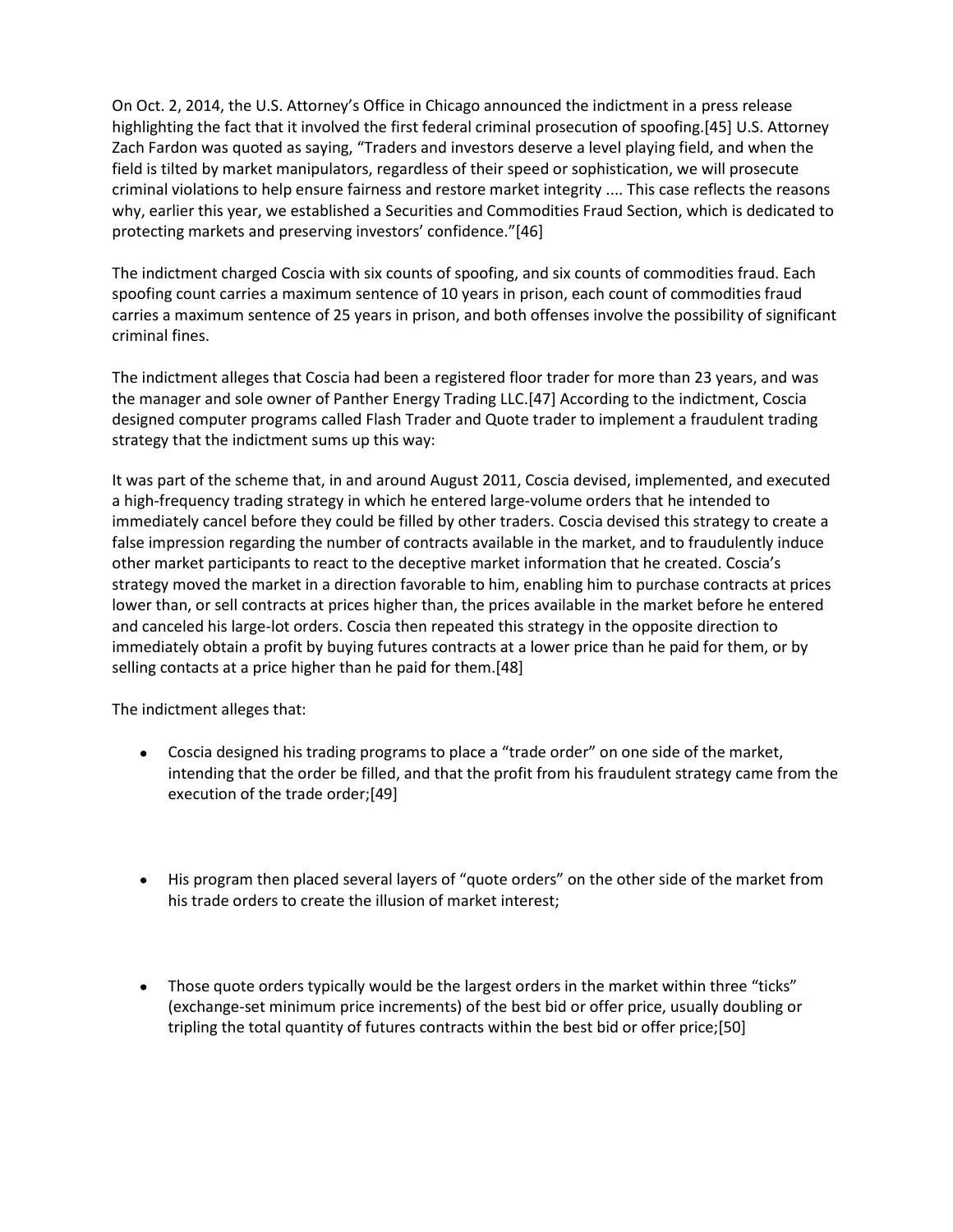- Coscia designed his programs to cancel the quote orders within a fraction of a second automatically, without regard to market conditions, even if the market moved in a direction favorable to his quote orders, because he did not intend for the quote orders to be filled when he entered them, but instead intended to trick other traders into reacting to the false price and trading volume information he created with his fraudulent and misleading quote orders; and
- Coscia intended to and did mislead other traders, causing them to react to his quote orders, because his quote orders appeared to represent a substantial change in the market.[51] It also was alleged that the trading program made a profit of approximately \$1,592,867, which was the difference in price between the first and second trade orders.[52] The indictment alleges that Coscia engaged in this conduct "knowingly," which requires the government to prove that Coscia realized what he was doing and was aware of the nature of his conduct, and did not act through ignorance, mistake or accident.[53]

#### **Michael Coscia's Constitutional Challenge**

On Dec. 15, 2014, Coscia asked Judge Harry D. Leinenweber to dismiss the indictment[54] arguing that the spoofing statute was "hopelessly and unconstitutionally vague" and that allowing the criminal charges to stand would violate Coscia's constitutional right to due process of law.[55] Coscia explained that because the spoofing statute "prohibits a wide range of trading activity without offering any reasonably ascertainable standard for separating legitimate trading from illegitimate spoofing" such that people of common intelligence would be required to guess at the meaning of the statute.[56] Coscia also argued that the commodity fraud charges should be dismissed because the conduct that formed the basis of those charges was the same conduct charged in the spoofing counts of the indictment, and that Coscia's conduct could not be called fraudulent in any event.[57]

The government responded to the motion to dismiss on Feb. 17, 2015.[58] The government argued that the statutory definition of the word "spoofing" is not so "vague that it fails to provide a person of ordinary intelligence, much less a sophisticated trader with over 25 years of experience, a reasonable opportunity to know what is prohibited."[59] The government contended that "There is a strong presumption that statutes passed by Congress are valid" and that "criminal laws are rarely struck down on grounds of vagueness; vagueness is recognized to be necessary to make criminal laws effective."[60]

The government argued that Coscia lacked standing to challenge the statute to the extent that he argued that otherwise legitimate trading could be swept within its reach because a vagueness claim is limited to the facts of a specific case, and it is irrelevant whether a party can offer a theory under which the statute is ambiguous as applied to a person other than the defendant.[61]

The government also argued that the court should not strike down the spoofing provision as providing inadequate or unfair notice when the government would be required to prove Coscia's "knowledge and intent" in order for him to be found guilty.[62] Finally, the government argued that the commodity fraud charges should not be dismissed because they adequately charged Coscia with engaging in a scheme to defraud.[63]

In Part 2 of this article, we will examine the court's ruling on Coscia's motion to dismiss the indictment, and discuss spoofing-type conduct in the context of practical guidance to traders about trade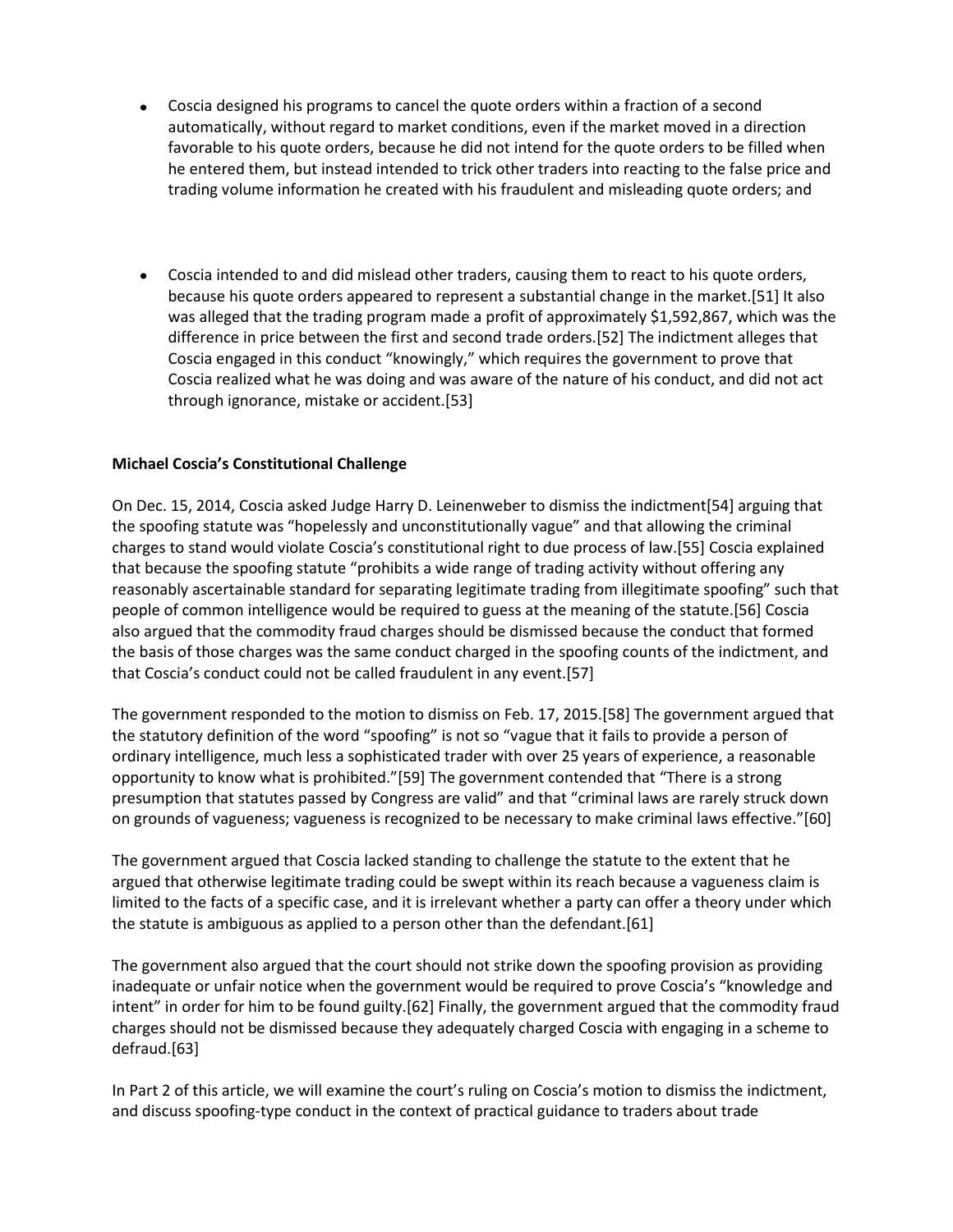cancellation, and about avoiding and defending against exchange and government investigations.

—By Clifford C. Histed, K&L Gates LLP

*Cliff Histed is a partner in K&L Gates LLP's government enforcement practice. Prior to joining the firm, he was a prosecutor in the U.S. Attorney's Office, Northern District of Illinois, where he was a deputy chief in its Securities and Commodities Fraud Section, and supervised that office's investigation and indictment of Michael Coscia. Previously, Histed was a supervisory enforcement attorney with the CFTC, in-house counsel for a global energy trading company, a state prosecutor and a criminal investigator.*

*The opinions expressed are those of the author(s) and do not necessarily reflect the views of the firm, its clients, or Portfolio Media Inc., or any of its or their respective affiliates. This article is for general information purposes and is not intended to be and should not be taken as legal advice.*

[1] U.S. v. Michael Coscia, Case No. 14 CR 551 (N.D. Ill.), Dkt. 36.

[2] See Board of Trade of the City of Chicago v. SEC, 677 F.2d 1137, n. 15 (7th Cir. 1982) (vacated on other grounds); 7 U.S.C. § 6a(a)(1).

 $[3]$  7 U.S.C. § 5(a).

 $[4]$  7 U.S.C. § 5(b).

[5] Found at http://www.cftc.gov/About/MissionResponsibilities/index.htm.

[6] See CFTC Regulations §§ 38.150 and 38.650, 17 C.F.R §§ 38.150 and 38.650. In a recent rule enforcement review of the trade practice surveillance program of the New York Mercantile Exchange and the Commodity Exchange, the CFTC recommended that the exchanges continue to develop strategies to detect more spoofing cases. CFTC Division of Market Oversight, Trade Practice Rule Enforcement Review: The New York Mercantile Exchange and the Commodity Exchange, Nov. 21, 2014, at 7. CME Group Inc. owns four future exchanges: Chicago Mercantile Exchange, Chicago Board of Trade, New York Mercantile Exchange, and the Commodity Exchange, which also is located in New York.

The CME has sanctioned traders for spoofing-type conduct at least as far back as 2002. In April 2002 it found that Jeffrey Scott Waters "misled other market participants" when he entered E-mini S&P 500 futures buy orders "for an excessively large quantity, and subsequently canceled the majority of those orders." Case summary found at

http://www.nfa.futures.org/basicnet/Case.aspx?entityid=0270831&case=0220394BC&contrib=CME#. The most recent CME spoofing-type sanction was imposed on Michel Simonian in March 2015. Case summary found at http://www.nfa.futures.org/basicnet/Case.aspx?entityid=0485949&case=13-9598- BC&contrib=CEI#. Both orders involved violations of CME exchange rules, not the Dodd-Frank spoofing prohibition, and were not called "spoofing" in the orders.

[7] See the complaint in HTG Capital Partners LLC v. John Doe(s), Case No. 15 CV 2129 (N.D. Ill. March 10, 2015), where a well-known proprietary trader sued unnamed trader(s) for spoofing. Also see the Jan. 3, 2011 letter to the CFTC from Raj Fernando, CEO of Chopper Trading in Chicago ("Because proprietary traders have their own capital at risk, we are among the strongest proponents of orderly markets. It is in our vested interest that markets function well, including: sound risk controls; clear error trade policies that focus on trade certainty; and a strong, underlying regulatory framework."), found at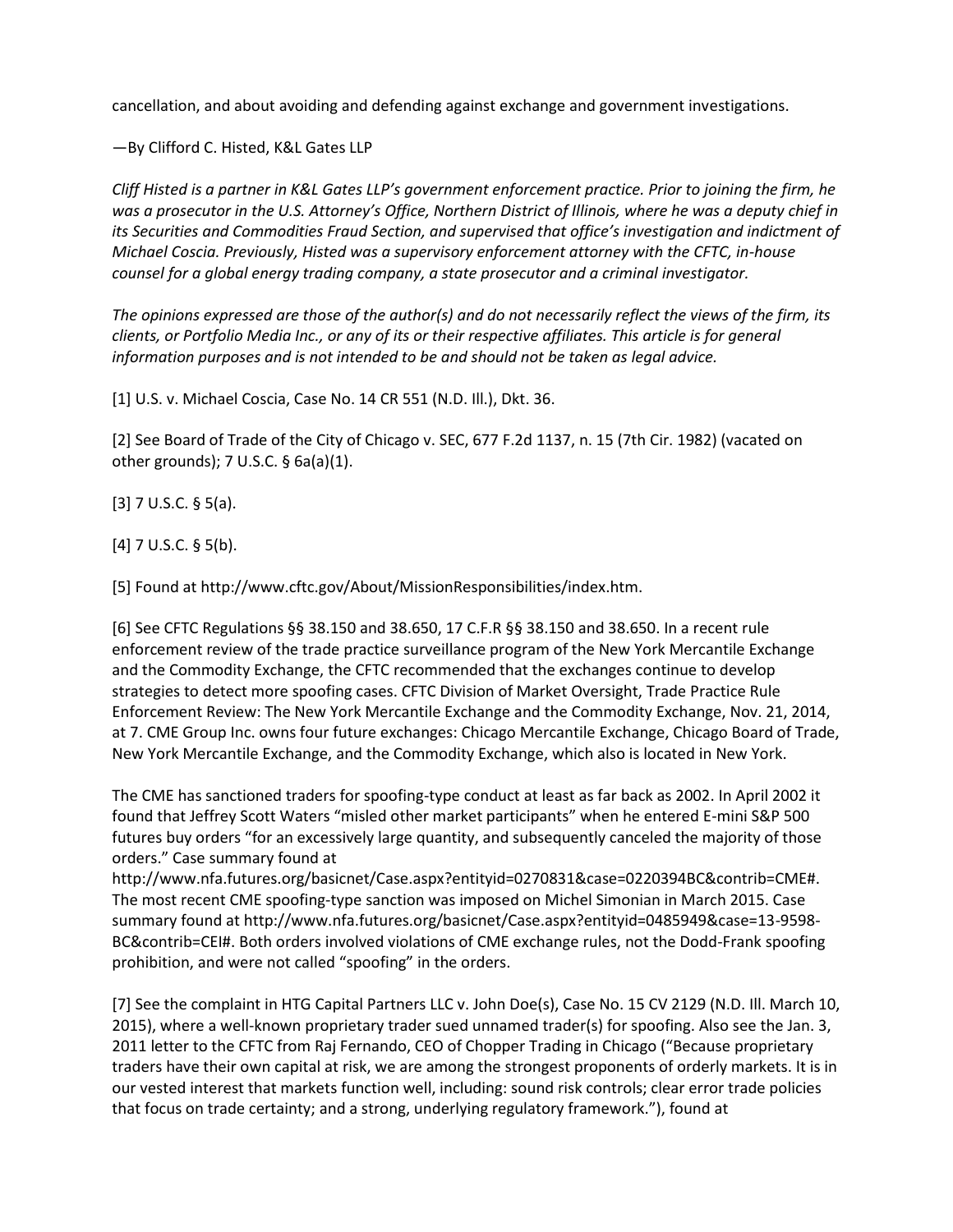http://comments.cftc.gov/PublicComments/ViewComment.aspx?id=26895&SearchText=.

[8] See John Connor, No Joke: NASD Plans Crackdown on "Spoofing," The Wall Street Journal, Feb. 28, 2000, found at http://www.wsj.com/articles/SB951499169520289239.

[9] See Securities and Exchange Commission, Litigation Release No. 17221, SEC files Actions Against Six Individuals for "Spoofing," Nov. 5, 2001. Found at

http://www.sec.gov/litigation/litreleases/lr17221.htm. In an earlier matter, though the word "spoofing" did not appear in the body of the publicly-filed documents, the SEC charged spoofing-type conduct in the settled administrative matter In The Matter of Ian Fishman and Lawrence Fishman, Administrative Proceeding File No. 3-9629, a matter charged on June 24, 1998, and involving trades that occurred in January 1997.

[10] 15 U.S.C. § 78j(b), 17 CFR § 240.10b-5, and 15 U.S.C. § 77q(a).

[11] In the U.K., at least one securities spoofing case has been litigated and affirmed following appeal. On May 6, 2011, the U.K. Financial Conduct Authority sanctioned Canadian trader Swift Trade, Inc. for engaging in "layering," a trade cancellation strategy similar to spoofing, in connection with securities trades on the London Stock Exchange. Found at https://www.fca.org.uk/your-fca/documents/decisionnotices/fsa-decision-notice-2011-7722656-canada-inc-formerly-carrying-on-business-as-swift-trade-inc. Swift Trade and its former director Peter Beck appealed the FCA decision to the Upper Tribunal (Tax and Chancery Chamber) which affirmed the FCA decision on January 3, 2013.

http://www.tribunals.gov.uk/financeandtax/Documents/Canada\_Inc\_Swift\_Trade\_Inc\_and\_Peter\_Beck \_v\_FSA.pdf. On December 19, 2013, the Upper Tribunal's decision was affirmed by the Court of Appeal. http://www.bailii.org/ew/cases/EWCA/Civ/2013/1662.html.

[12] 76 FR 41398 at 41406, July 14, 2011.

[13] London Stock Exchange Notice N78/07, Notification - Order Book Conduct, December 3, 2007, found at http://www.londonstockexchange.com/traders-and-brokers/rules-regulations/change-andupdates/stock-exchange-notices/2007/notificationorderbookconduct.pdf.

# [14] Id.

[15] Financial Services Authority, Market Watch, Issue No. 33, August 2009, found at http://www.fsa.gov.uk/pubs/newsletters/mw\_newsletter33.pdf.

[16] Id.

[17] In March 2009, employees of Bunge Global Markets, Inc. allegedly entered orders for soybean futures contracts on CME's Globex electronic trading platform during Globex's pre-opening session. Though the orders could not be executed during the pre-opening session, they would become executable when the market opened. According to the CFTC's subsequent settlement order, the traders entered the orders for the sole purpose of determining the depth of support for soybean futures at particular price levels before the market opened with no intent to allow the orders to be executed, and canceled the orders prior to the open. In The Matter of Bunge Global Markets Inc., Respondent, CFTC Docket No. 11-10, found at

http://www.cftc.gov/ucm/groups/public/@lrenforcementactions/documents/legalpleading/enfbungeor der032211.pdf. The CFTC did not characterize this activity as spoofing in the public settlement order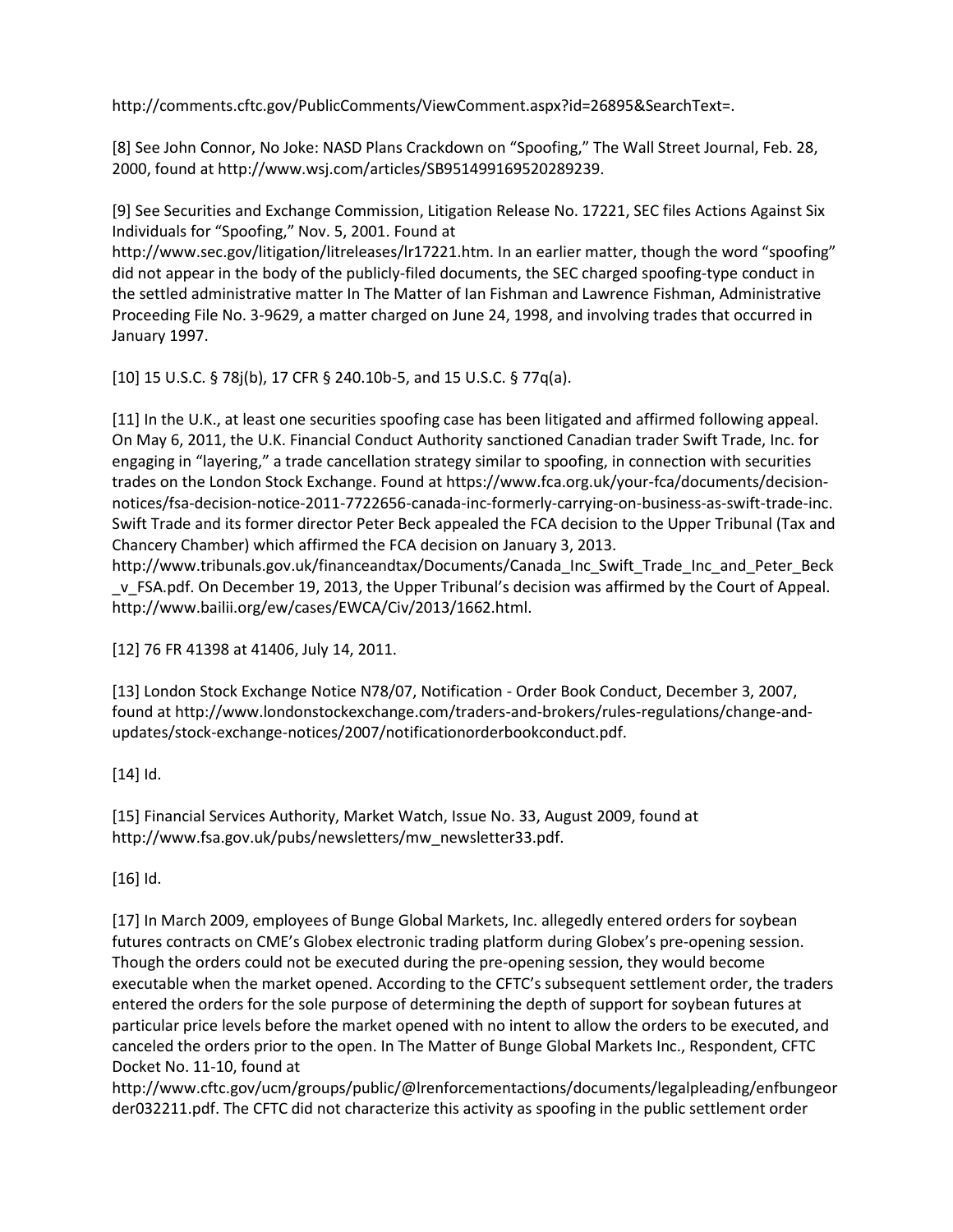even though the Dodd-Frank prohibition was on the books.

From August 2009 through February 2010, a trader for Gelber Group LLC allegedly engaged in the same conduct in the pre-opening session of the NASDAQ E-mini 100 futures contract, but again the conduct was not referred to as spoofing. In The Matter of Gelber Group LLC, Respondent, CFTC Docket No. 13- 15, found at

http://www.cftc.gov/ucm/groups/public/@lrenforcementactions/documents/legalpleading/enfgelberor der020813.pdf.

[18] U.S. Commodity Futures Trading Commission v. Eric Moncada et al., Case No. 12 CV 8791 (S.D. New York Dec. 4, 2012).

[19] Id., Dkt. No. 53 at 2, January 29, 2014.

[20] Id., Dkt. No. 77, July 15, 2014.

[21] Id., Dkt. No. 80, October 1, 2014.

 $[22]$  7 U.S.C. § 6c(a)(5).

- [23] 75 FR 67301 at 67302.
- [24] 76 FR 14943.
- [25] Id. at 14945.

[26] Id. at 14947.

[27] Id.

[28] Id., citing to Trillium Brokerage Services LLC, Letter of Acceptance, Waiver and Consent, No. 2007007678201, an enforcement action brought in the securities markets by the Financial Industry Regulatory Authority on Sept. 12, 2010.

[29] 78 FR 31890. By this time, the CFTC had received sixteen comments concerning the March 2011 proposed interpretive order. Id. at 31891.

[30] Id. at 31896.

 $[31]$  7 U.S.C. § 13(a)(2).

[32] 78 FR at 31896.

[33] This fourth example, inserted two months before the announcement of the regulatory actions against Coscia, was not in the March 2011 proposed interpretive order.

[34] Found at http://www.cftc.gov/PressRoom/PressReleases/pr6649-13.

[35] Id.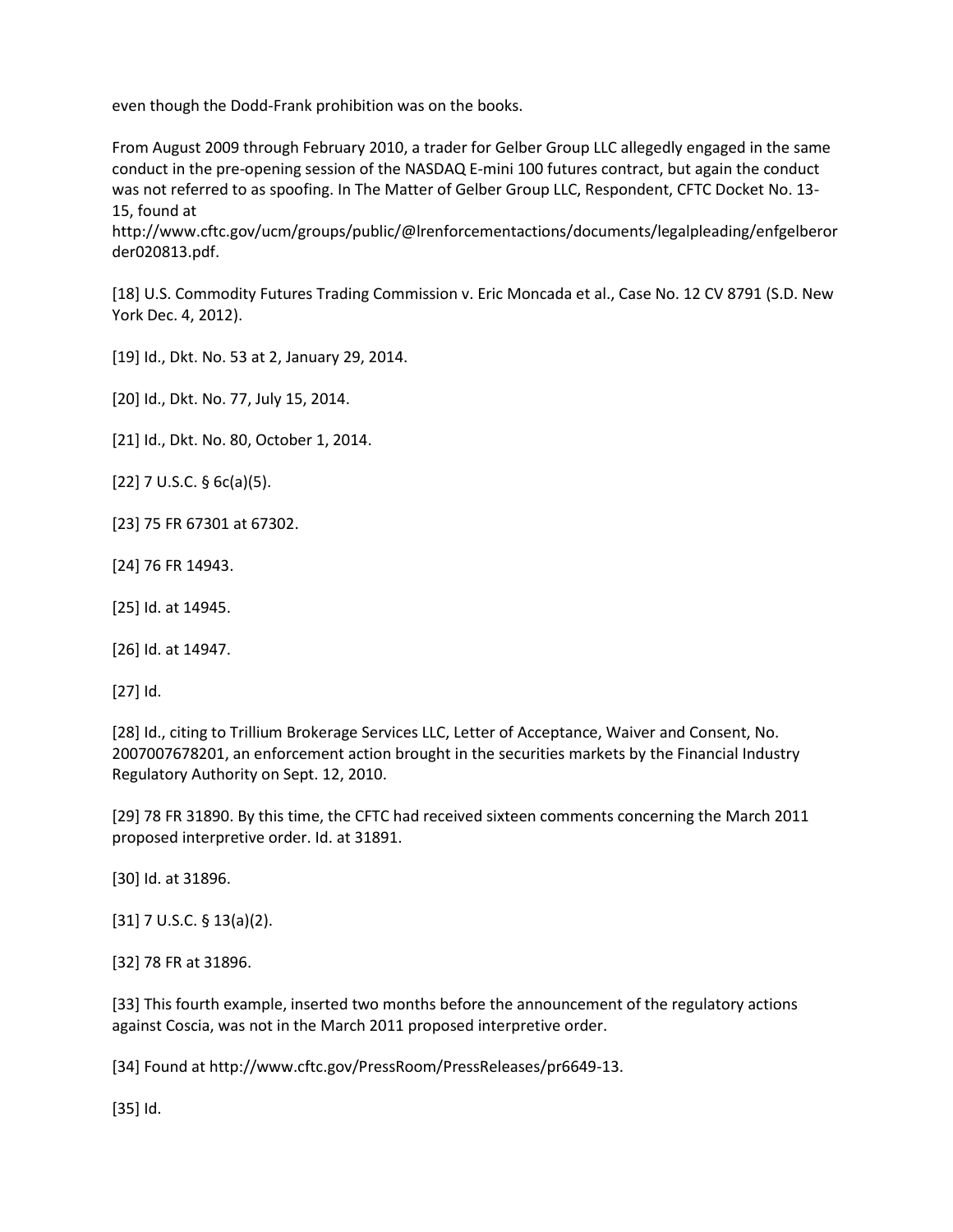[36] Id.

[37] Id.

[38] Found at http://www.nfa.futures.org/basicnet/Case.aspx?entityid=0209838&case=11-8581- BC&contrib=CME.

[39] Id.

[40] Id.

[41] Found at https://www.fca.org.uk/news/fca-fines-us-based-oil-trader.

[42] Id.

[43] Id.

[44] FCA Final Notice at 7, found at https://www.fca.org.uk/your-fca/documents/finalnotices/2013/michael-coscia.15.

[45] Found at http://www.justice.gov/usao/iln/pr/chicago/2014/pr1002\_01.html. This is the only criminal case brought under the Dodd-Frank (Commodity Exchange Act) spoofing prohibition, but in January 2015 the U.S. Attorney in New Jersey announced the filing of a criminal complaint alleging that Aleksandr Milrud committed wire fraud, and participated in a conspiracy to commit securities fraud, in a "layering or spoofing" scheme in the securities market. United States v. Aleksandr Milrud, Case No. 2:15 mj-07001-CLW (D. New Jersey Jan. 12, 2015).

[46] Id.

[47] Indictment, U.S. v. Coscia, Case No. 14 CR 551 (N.D. Ill.), Dkt. No. 1, ¶ 1.

[48] Id. at ¶¶ 3, 4.

 $[49]$  Id. at  $\P$  8.

[50] Id. at ¶ 9.

[51] Id. at ¶ 10.

[52] Id. at ¶¶ 3, 12.

[53] See Pattern Criminal Jury Instructions of the Seventh Circuit (2012 Ed.), Instruction 4.10 defining "knowingly."

[54] U.S. v. Coscia, Case No. 14 CR 551 (N.D. Ill.), Dkt. No. 27.

[55] Id., Dkt. No. 28 at 1, 2.